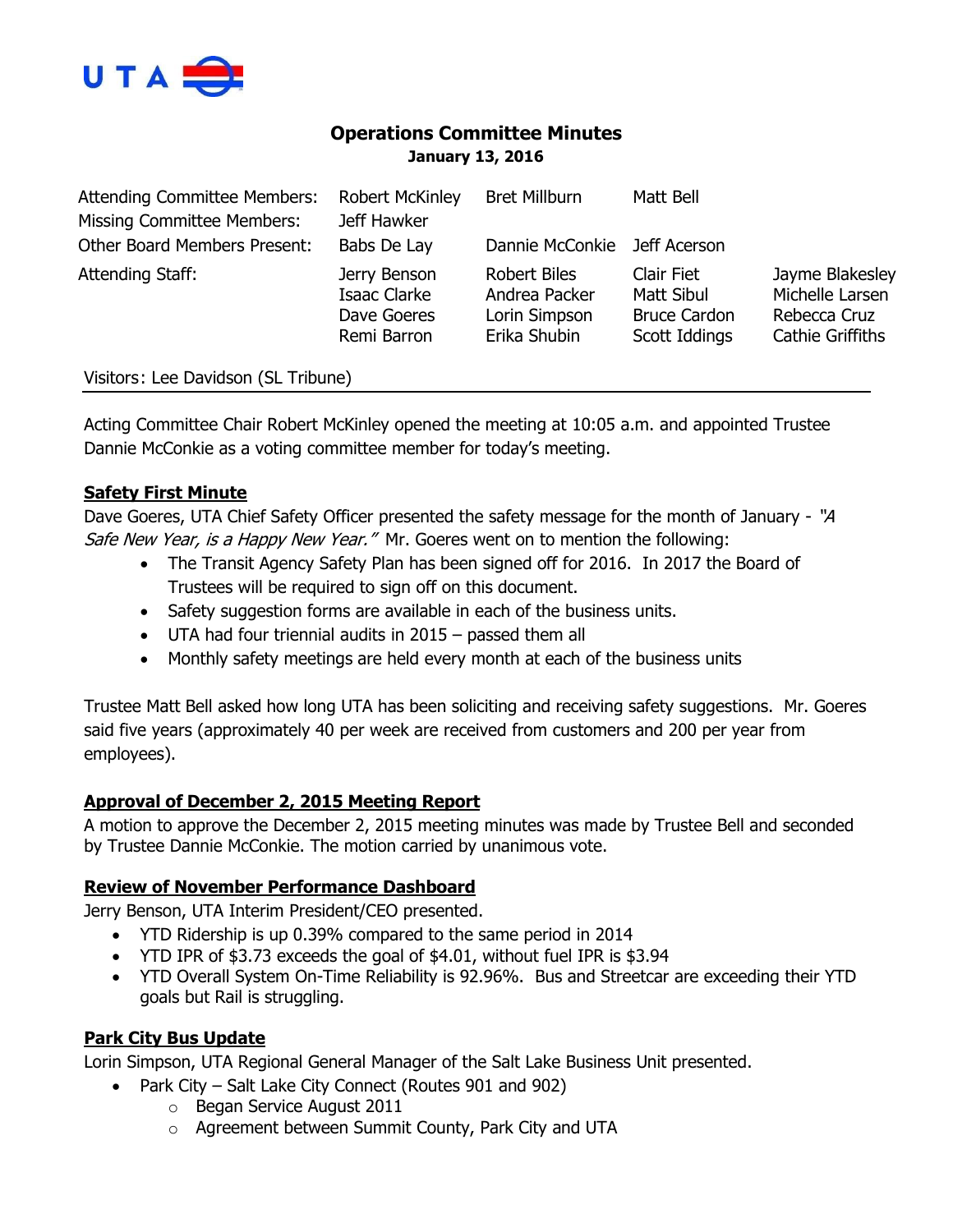- $\circ$  10 Weekday Trips / 6 Saturday and Sunday Trips
- o Summit County, Park City and Passenger Fares Provide Funding
- Park City Connect Ridership : Cost
	- $\circ$  In 2012 and 2013 The cost to run service exceeded the ridership.
	- $\circ$  In 2014 and 2015 Ridership increased by 45% and Costs came down by 20%
		- Due to the partnership between UTA, Park City and Summit County.
			- Modified service time points, frequency, fares, and marketing

Acting Committee Chair McKinley asked who the riders are. Mr. Simpson explained that most of the riders are employees.

Trustee McConkie asked how the bus runs during inclement weather. Mr. Benson explained the buses run well but manual chains are required.

Mr. Benson explained the PC-SLC Connect service is the result of an interlocal agreement that's in place and provides service outside of UTA's normal service district area.

### **Legislative Update**

Matt Sibul, UTA Chief Planning Officer presented.

- Last year was a big year in the legislature for UTA.
- A full review of bills that UTA may be able to benefit from has been completed, but UTA has decided not to have an ask list this year.
- Staff and board members will be present in order to provide support for the cities and counties.
- A room will be reserved so staff will be able to meet with board members during the legislative sessions.
- Bills UTA is watching:
	- $\circ$  Draxler Authorizes class three counties to change the formula between cities, counties, and UTA (Prop 1 - Local Option Sales Tax).
	- $\circ$  Language regarding body worn cameras. UTA is assessing technologies so is interested in the bills around this topic.
- Government Relations Officer There were approximately 62 applicants. The interview process has stared but the position won't be filled by the beginning of the legislative session.

# **Operations Business Update – Commuter Rail**

Bruce Cardon, UTA Commuter Rail General Manager presented.

- FrontRunner Overview
	- o 175 FrontRunner Employees
	- $\circ$  98 Maintenance of Way Track and Signal Employees (support FrontRunner and TRAX)
	- o 88 miles (83 UTA Owned, 5 Union Pacific Owned)
	- o 18 Locomotives, 38 Bi-level, 14 Refurbished Comet
	- o 16 Stations (4 Passing Sidings)
	- o Weekdays 53 End to End Trips
	- $\circ$  Saturday 37 End to End Trips
- Key Performance Indicators
	- $\circ$  Ridership Actual of 4.647M exceeds the goal of 4.588M by 1.29%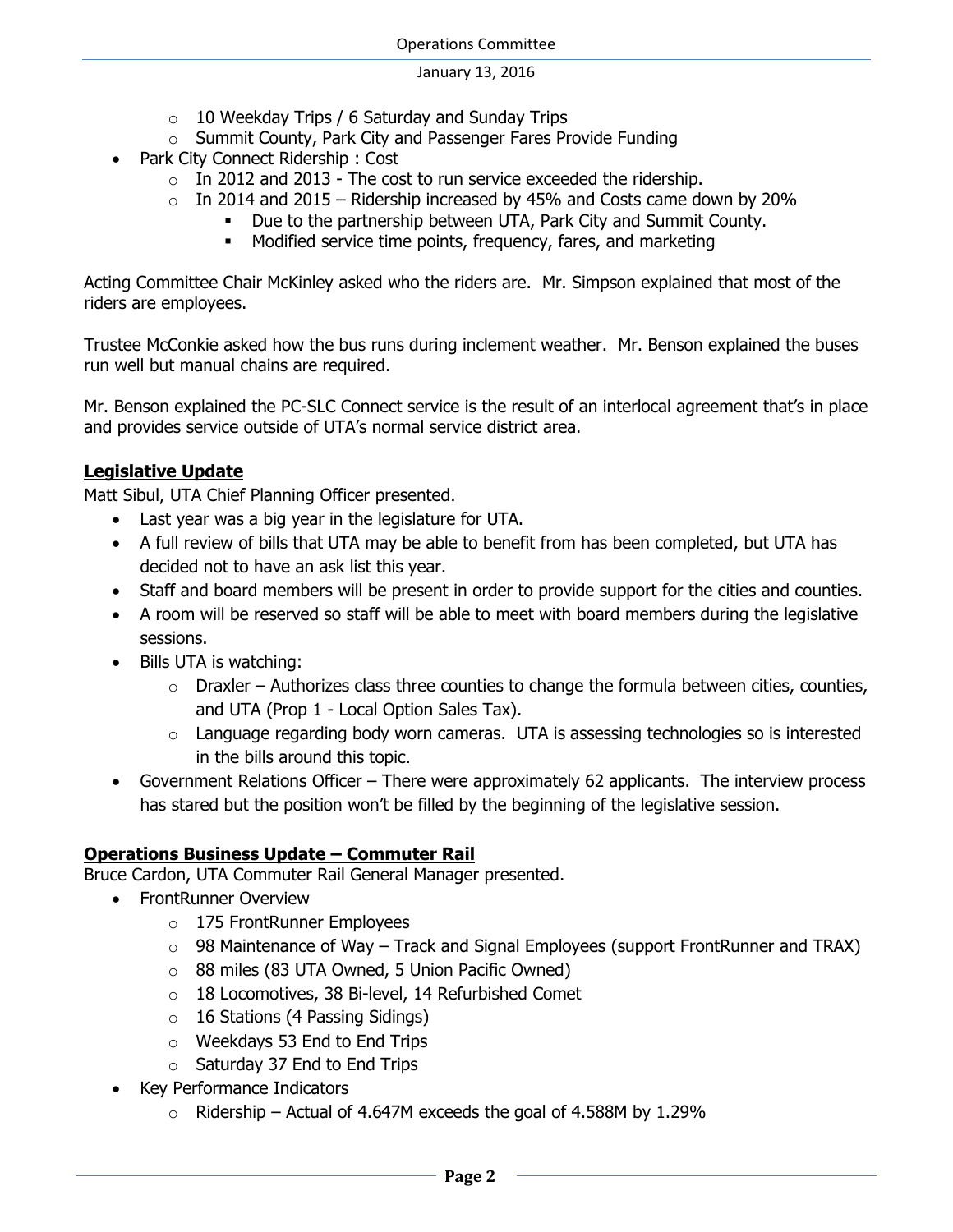- Ridership Trends:
	- 2013 Ridership was 3,801,051 an increase over 2012 by 103.27%
	- $\bullet$  2014 Ridership was 4,416,371 an increase over 2013 by 16.16%
	- 2015 Ridership was 4,647,910 an increase over 2014 by 5.24%
- $\circ$  Reliability Actual of 86.33% fell below the goal of 93% by 6.67%
- $\circ$  Customer Comments per 100,000 Boardings Improvement of 19.07% (2015 over 2014)
- $\circ$  Budget Actual of \$18.75M was a 14.71% savings of the projected goal of \$21.98M
- o Fuel Efficiency Savings
	- **Focused on decreasing idling when train isn't needed**
	- Worked on train handling training and techniques with the operators
	- 2015 Savings of \$500,000
- Reliability
	- o FrontRunner Definitions of Reliability
		- Departures are tracked at every platform
			- Early One second before scheduled departure.
			- On-Time Between 0 seconds and 4:59 minutes after scheduled departure. (87% on time)
			- Late Between 5:00 and 9:59 minutes after scheduled departure.
			- Delayed  $\geq$ 10:00 minutes after scheduled departure. (2.5% 1 out of 40 trips)
		- 2015 Delays by Category
			- $\bullet$  Union Pacific 7%
			- $\bullet$  Incident 19%
			- Mechanical (locomotives and cars)  $-37%$
			- Maintenance of Way  $-19\%$
			- Operations 18%
		- 2015 ≥10 Minutes Delays by Category
			- $\bullet$  Incident 8%
			- Mechanical (locomotives and cars)  $-15%$
			- Maintenance of Way  $-8\%$
			- Operations  $-8\%$
			- $\bullet$  Union Pacific 3%
			- **•** Residual Delays (caused by one train waiting for another)  $-58\%$ 
				- $\circ$  Option 1 Move the meet point
					- Train A arrives on time / Train  $B iS$  7 minutes late
					- Train  $A iS$  still on time, however Train  $B iS$  now 14 minutes late having to wait 7 additional minutes for Train A to arrive.
				- $\circ$  Option 2 Keep the meet point at the scheduled location
					- Train  $A$  arrives on time to the scheduled meet point / Train B – arrives and is 7 minutes late
					- Train  $B -$  is still 7 minutes late and Train  $A -$  is now 7 minutes late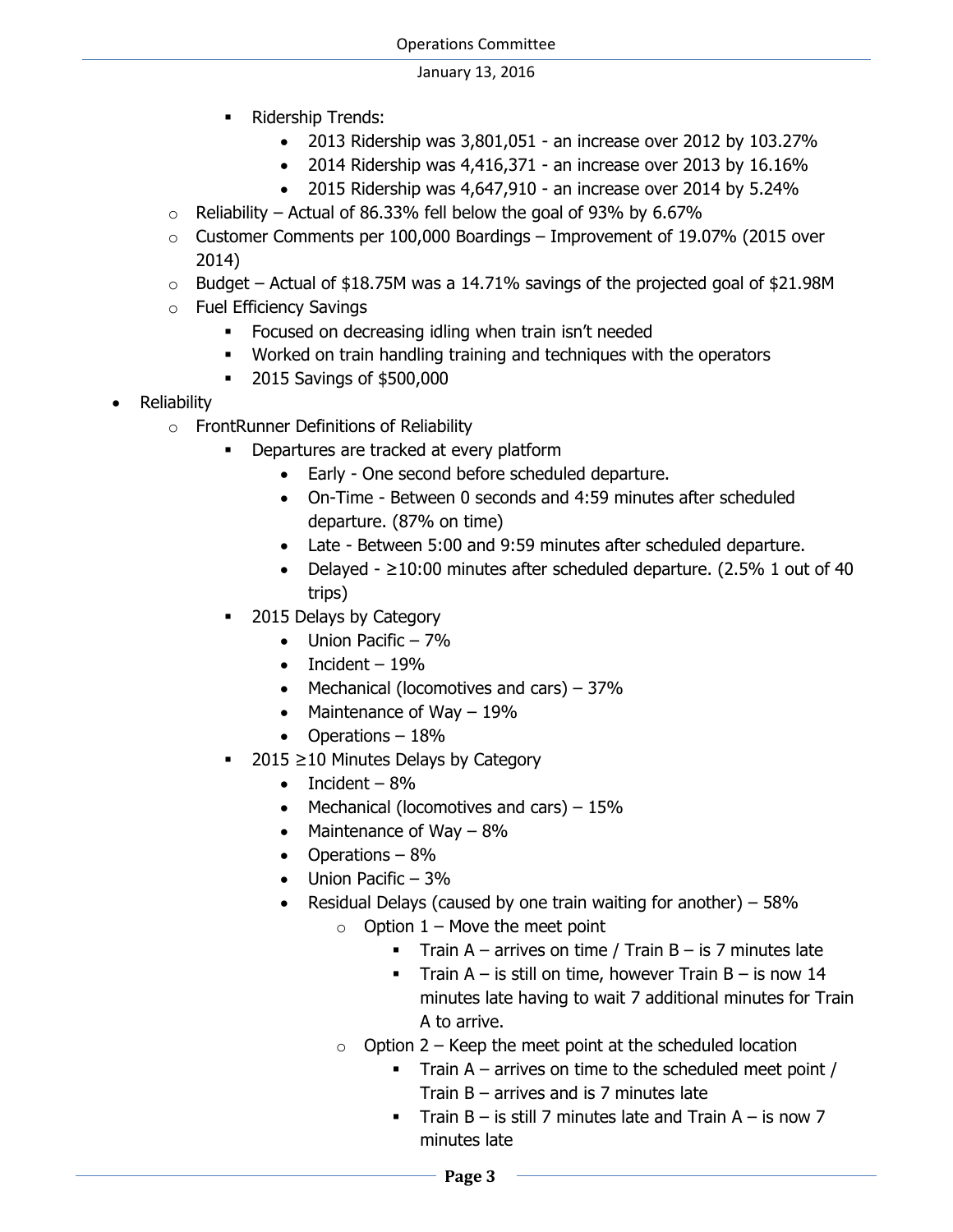- o Train Meets
	- $\blacksquare$  Off Peak (running every hour) = 16 meets
	- Peak Service (running every 30 minutes) =  $64$  meets
	- One delay impacts others
- o Delay Analysis
	- Annual Number of Traction Motor Failures
		- $\bullet$  2010 = 5 / 2011 = 16 / 2012 = 36 / 2013 = 29 / 2014 = 19 / 2015 = 17
	- **Air Bag Strainer Corrective Action** 
		- From April through June 2015 six units failed, resulting in a service delay.
		- A fleet wide campaign was initiated to replace the Air Bag Strainer on every car  $(38 \times 2 = 76)$ .
		- With low cost, this part is now replaced during an Annual Maintenance Inspection.
- o Corrective Action Examples
	- **Training department has modified training for new Operators to improve** troubleshooting and train handling
	- **IMMEDIATE:** Immediate follow up and coaching on Operator exceptions
	- Added decals, video and training document for Comet car door troubleshooting
	- Added a protective hood over the event recorder breaker to prevent accidental use
	- **January 10, 2016 modified schedule testing**
	- Adjusted delay strategy to decrease impact on peak direction
	- Improved incident response and customer communication
	- Four Task Teams (Data, Analytics, Schedule, Maintenance/Engineering
- 11:01 a.m. Trustee Jeff Acerson arrived
	- o Future and Long-Term Priorities
		- Training Simulator (more thorough training without mainline customer impacts)
		- Remote Monitoring System
		- **MOW Asset Management Program**
		- Schedule Adjustments / Overhaul
		- **Targeted Double Track Additions**
		- Ensure that PTC installation does not degrade reliability
		- Major Double-Track Expansion

Trustee McConkie asked how long it takes for a train to get into service. Mr. Cardon stated it takes 10 minutes from the Warm Springs Yard. Trustee McConkie asked if UTA owns the space in the right-ofway to be able to double track. Mr. Cardon stated UTA has some, but would have to purchase most of the property. Trustee McConkie asked if UTA had the money, how long it would take to double track the system. Mr. Cardon stated it would depend on the length of the track, but probably a year.